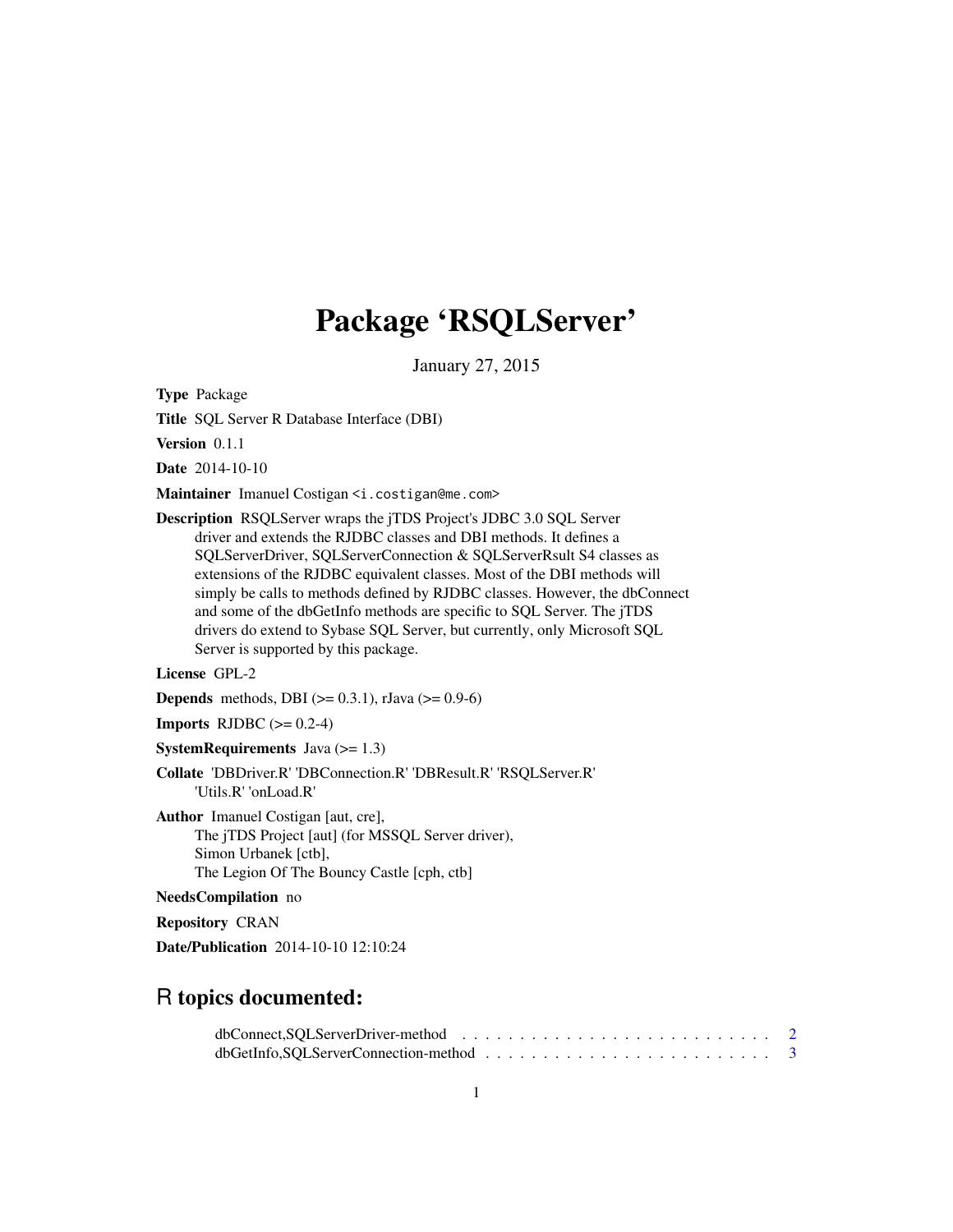<span id="page-1-0"></span>

| Index |  |
|-------|--|

dbConnect,SQLServerDriver-method

*Connect to/disconnect from a SQL Server database.*

#### Description

Connect to/disconnect from a SQL Server database.

#### Usage

```
## S4 method for signature 'SQLServerDriver'
dbConnect(drv, server, ...)
```
#### Arguments

| drv      | An objected generated by SQLServer, or an existing SQLServerConnection. If<br>a connection, the connection will be cloned.                                                                                                                                                       |
|----------|----------------------------------------------------------------------------------------------------------------------------------------------------------------------------------------------------------------------------------------------------------------------------------|
| server   | The address of the server to connect to.                                                                                                                                                                                                                                         |
| $\ddots$ | One or more optional connection properties Note if you intend to set the<br>useNTLMv2 property to 'true' from the default API value of 'false', you<br>will need to make a specific authentication driver available to the SOL Server<br>driver. See RSOLServer for more details |

#### Value

a linkS4Class{SQLServerConnection} object

#### Examples

```
## Not run:
dbConnect(SQLServer(), 'ServerName')
```
## End(Not run)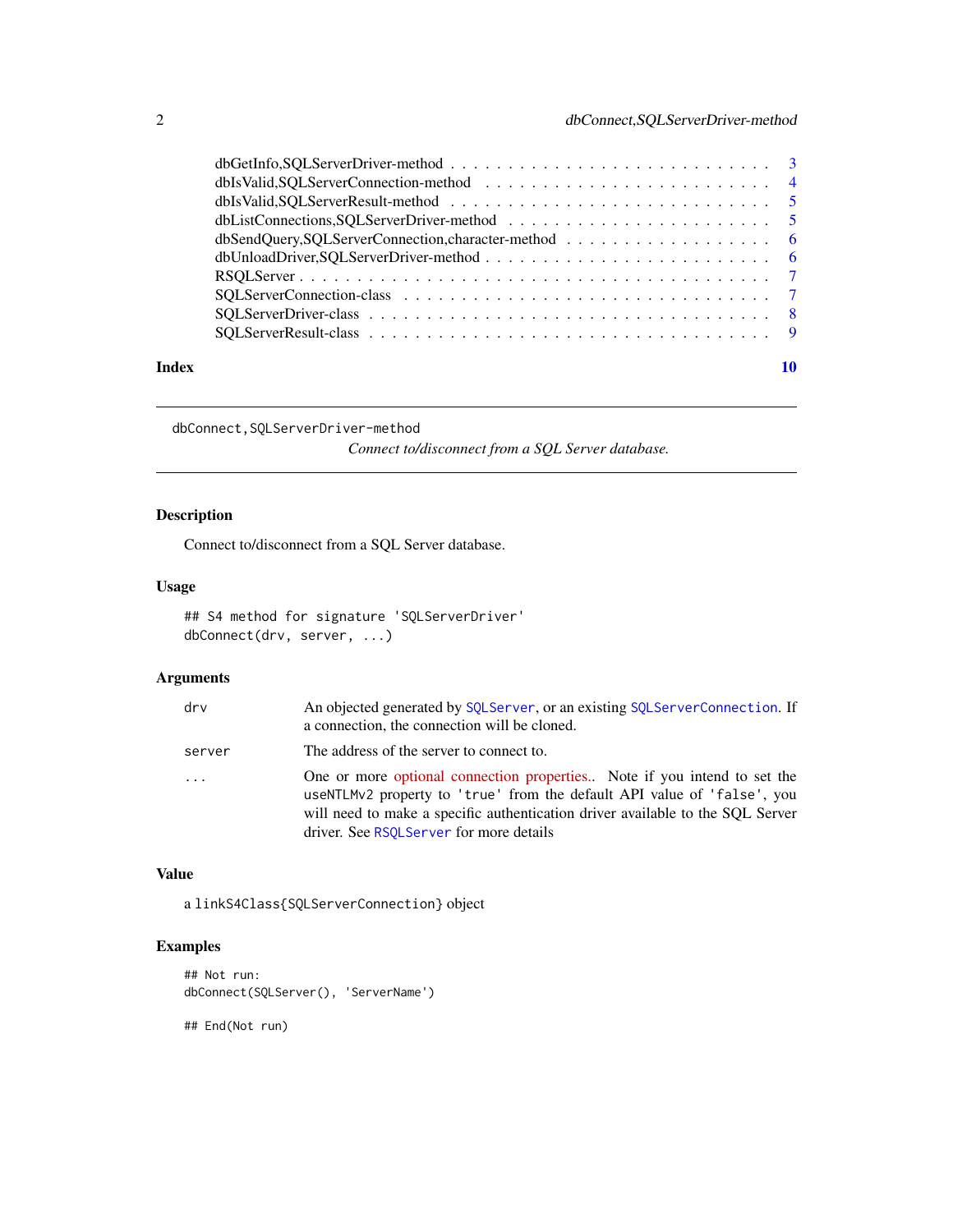<span id="page-2-0"></span>dbGetInfo,SQLServerConnection-method *Get connection info*

#### Description

Get connection info

#### Usage

```
## S4 method for signature 'SQLServerConnection'
dbGetInfo(dbObj, ...)
```
#### Arguments

| db0bj                   | Object of type SQLServerConnection representing a connection |
|-------------------------|--------------------------------------------------------------|
| $\cdot$ $\cdot$ $\cdot$ | other arguments to methods. Not used here.                   |

#### Value

a named list containing database product name, database version, user, and whether the connection is read only.

#### Examples

```
## Not run:
dbGetInfo(dbConnect(SQLServer(), 'DatabaseName'))
```
## End(Not run)

dbGetInfo,SQLServerDriver-method *Get driver info*

#### Description

Get driver info

#### Usage

```
## S4 method for signature 'SQLServerDriver'
dbGetInfo(dbObj, ...)
```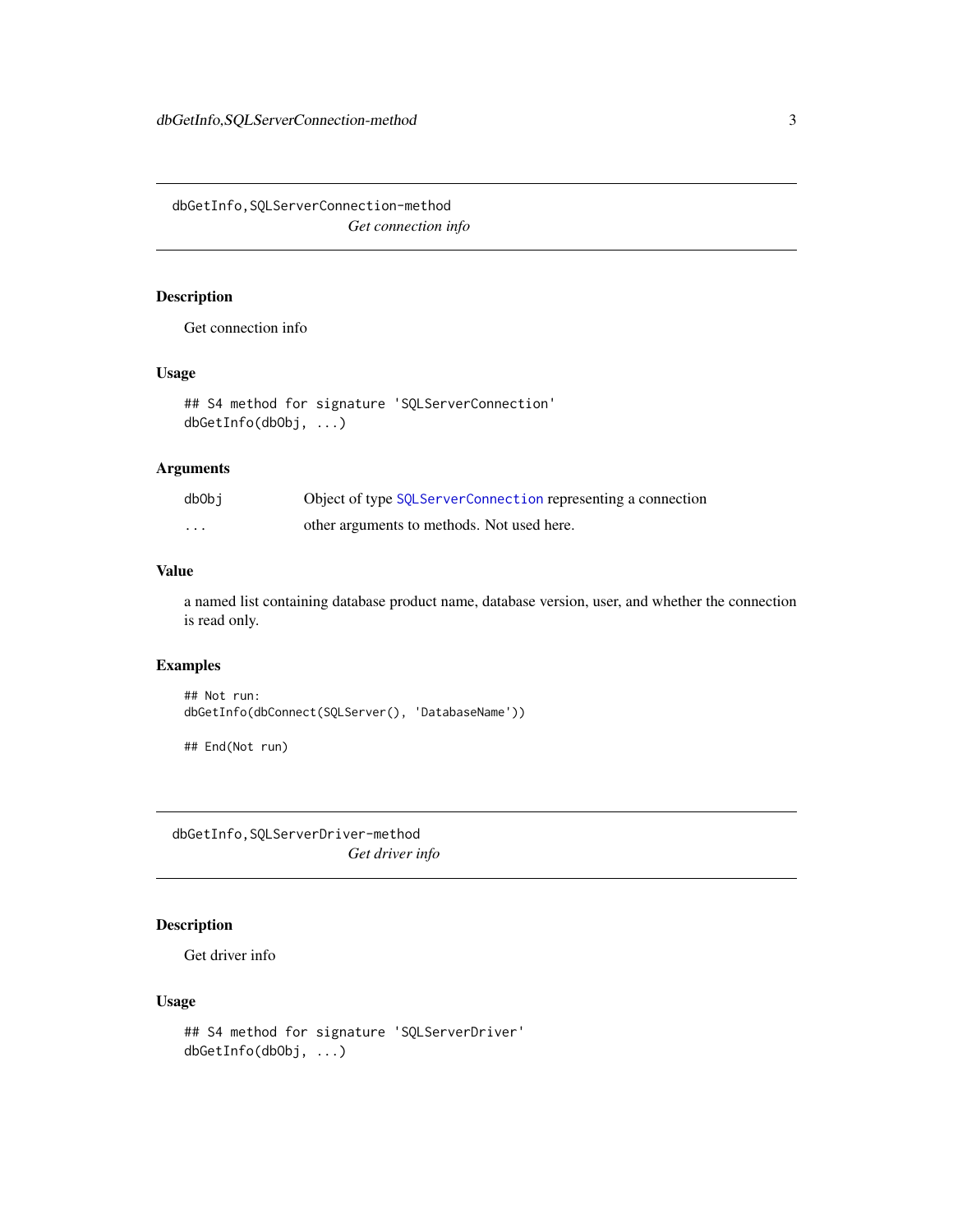#### <span id="page-3-0"></span>Arguments

| dbObi    | Object created by SQLServer                |
|----------|--------------------------------------------|
| $\cdots$ | other arguments to methods. Not used here. |

#### Value

A list containing the name and driver version used by drv

#### Examples

```
## Not run:
dbGetInfo(SQLServer())
```
## End(Not run)

dbIsValid,SQLServerConnection-method *Checks whether Connection is closed*

#### Description

Checks whether Connection is closed

#### Usage

```
## S4 method for signature 'SQLServerConnection'
dbIsValid(dbObj, ...)
```
#### Arguments

| dbObi    | An object inheriting from SQLServerConnection. |
|----------|------------------------------------------------|
| $\cdots$ | other parameters. Not used.                    |

#### Value

logical TRUE if the connection is closed and vice-versa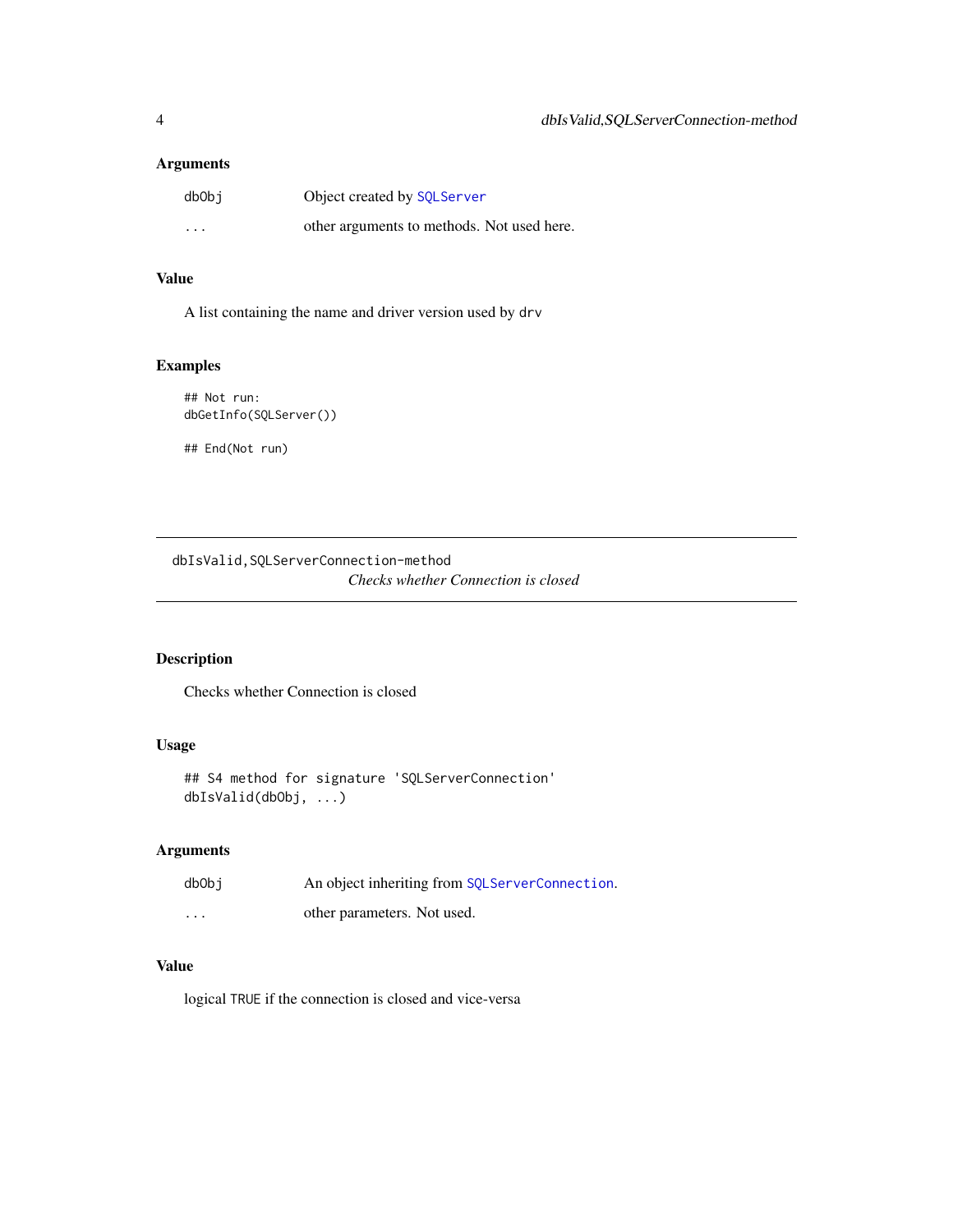<span id="page-4-0"></span>dbIsValid,SQLServerResult-method

*Checks whether ResultSet is closed*

#### Description

Checks whether ResultSet is closed

#### Usage

```
## S4 method for signature 'SQLServerResult'
dbIsValid(dbObj)
```
#### Arguments

dbObj An object inheriting from [SQLServerResult](#page-8-1).

#### Value

logical TRUE if the result set is closed and vice-versa

dbListConnections,SQLServerDriver-method *List active connections*

#### Description

List active connections

#### Usage

```
## S4 method for signature 'SQLServerDriver'
dbListConnections(drv, ...)
```
#### Arguments

| drv      | Object created by SQLServer                          |
|----------|------------------------------------------------------|
| $\cdots$ | Other arguments passed on to methods. Not used here. |

#### Value

An empty list as JDBC driver doesn't maintain a list of active connections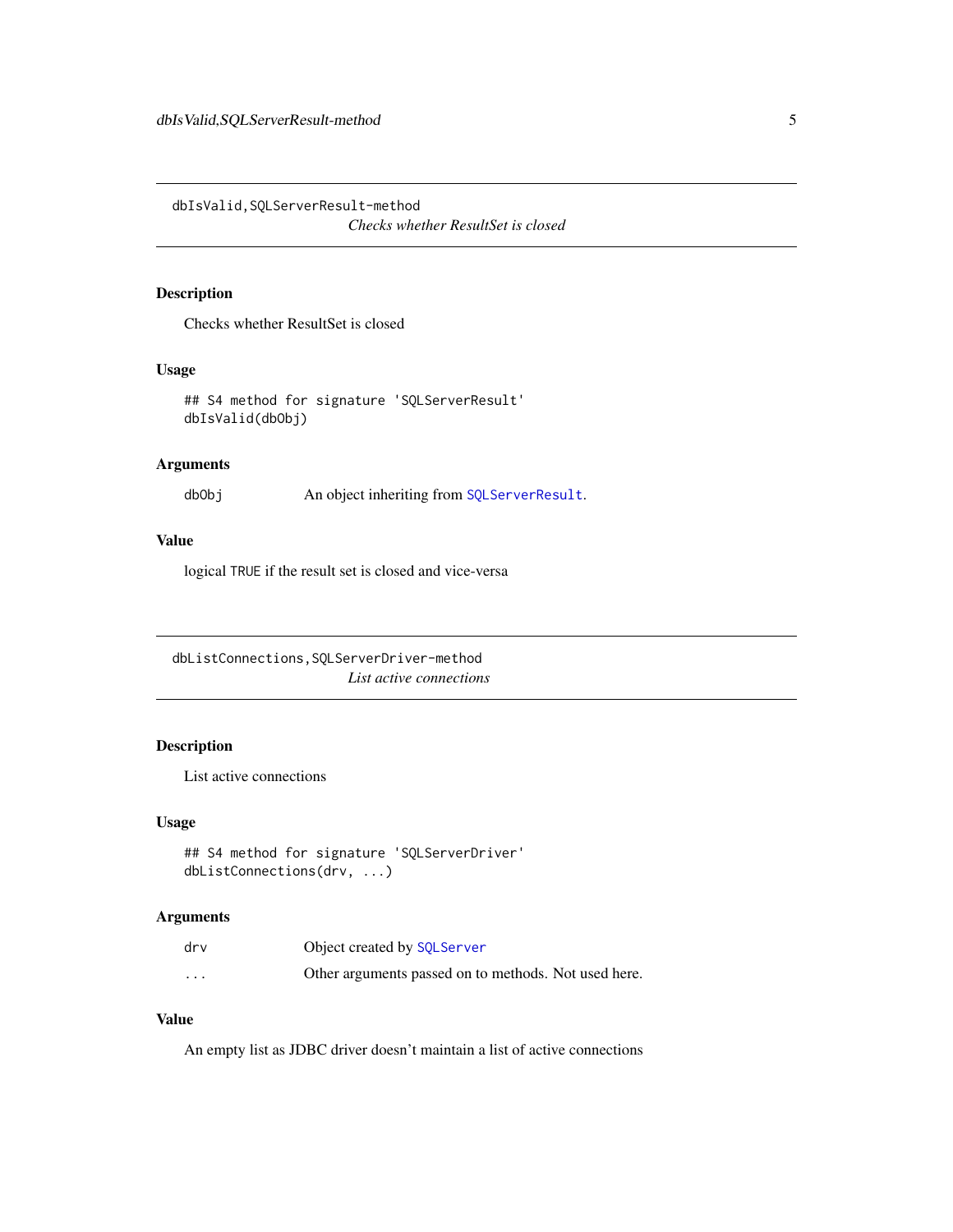#### Examples

```
## Not run:
dbListConnection(SQLServer())
```
## End(Not run)

dbSendQuery,SQLServerConnection,character-method *Send query to SQL Server*

#### Description

This is basically a copy of RJDBC's [dbSendQuery](#page-0-0) method for JDBCConnection.

#### Usage

```
## S4 method for signature 'SQLServerConnection,character'
dbSendQuery(conn, statement, ...,
 list = NULL)
```
#### Arguments

| conn                    | connection object                                              |
|-------------------------|----------------------------------------------------------------|
| statement               | SOL statement to execute                                       |
| $\cdot$ $\cdot$ $\cdot$ | additional arguments to prepared statement substituted for "?" |
| list                    | undocumented                                                   |

#### Value

a [SQLServerResult](#page-8-1) object

dbUnloadDriver,SQLServerDriver-method *Unload SQLServer driver*

#### Description

Not implemented. Simply returns TRUE. See [JDBCDriver-methods](#page-0-0).

#### Usage

```
## S4 method for signature 'SQLServerDriver'
dbUnloadDriver(drv, ...)
```
<span id="page-5-0"></span>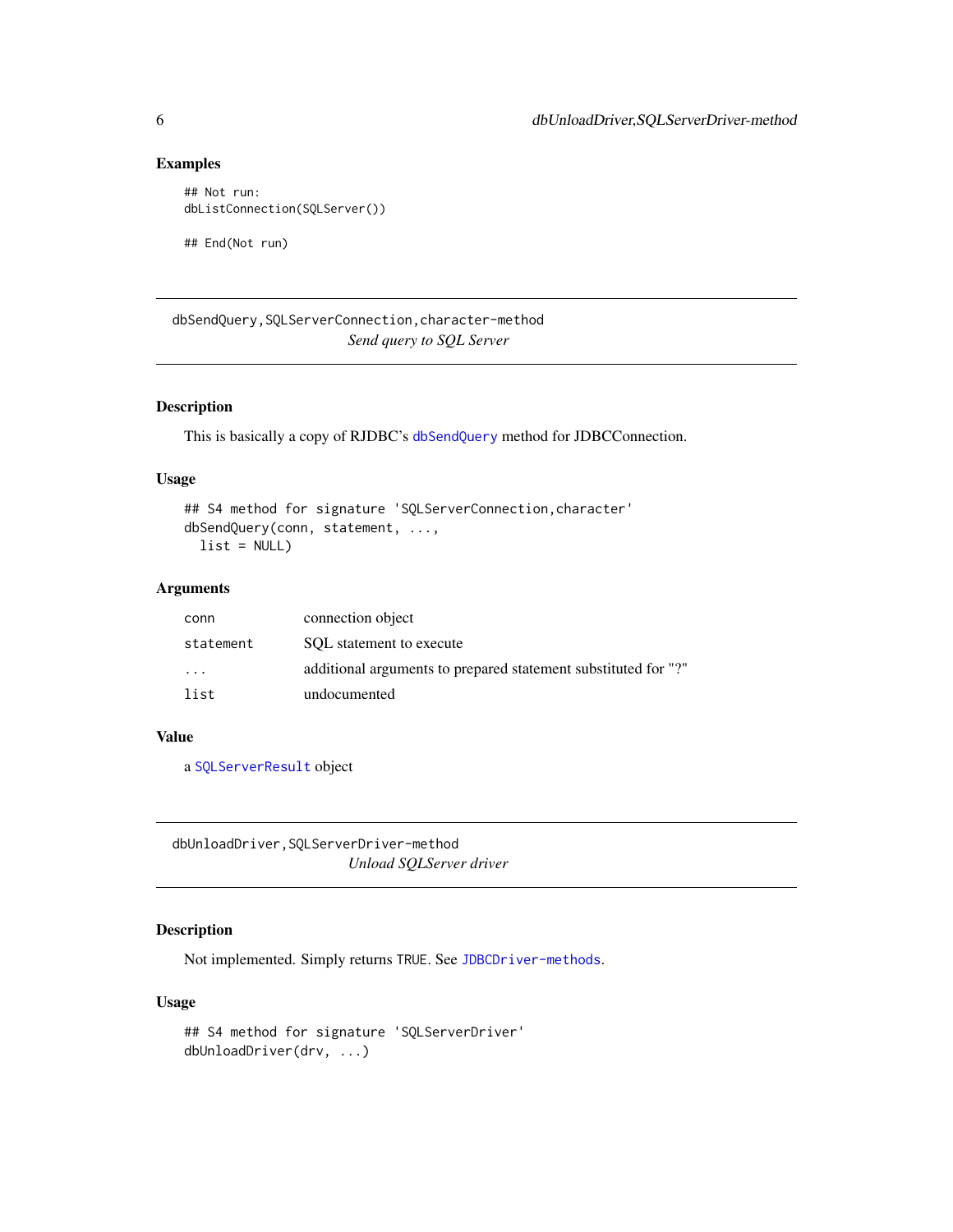#### <span id="page-6-0"></span>RSQLServer 7

#### Arguments

| drv | Object created by SQLServer                                  |
|-----|--------------------------------------------------------------|
| .   | any other arguments are passed to the driver. Not used here. |

#### Value

Always logical TRUE.

#### Examples

```
## Not run:
drv <- SQLServer()
dbUnloadDriver(drv)
```
## End(Not run)

<span id="page-6-2"></span>RSQLServer *RSQLServer*

#### Description

Wrapper around RJDBC DBI applied specifically to SQL Server. You will need the [Java Runtime](https://www.java.com/en/download/index.jsp) [Environment.](https://www.java.com/en/download/index.jsp)

#### Details

If you intend to use integrated security (Windows Authentication) to authenticate your server session, you will need to download [jTDS](http://sourceforge.net/projects/jtds/files/) and copy the native single sign on library (ntlmauth.dll) to any file on your system's PATH (e.g. Sys.getenv("PATH")). This functionality seems a little flaky in my testing, but it could just be my setup. Full installation instructions are available in the README.SSO file in the jTDS download bundle.

<span id="page-6-1"></span>SQLServerConnection-class

*An S4 class to represent a SQL Server connection*

#### Description

This class extends the [JDBCConnection](#page-0-0) class to represent a SQL Server connection.

#### Slots

jc Java object representing the connection.

identifier.quote quote character for a SQL Server identifier can be a single quotation mark  $(\nabla)$ , a left or right bracket ([]), or a double quotation mark  $(\nabla)$ . Usually inherited from [SQLServerDriver](#page-7-2).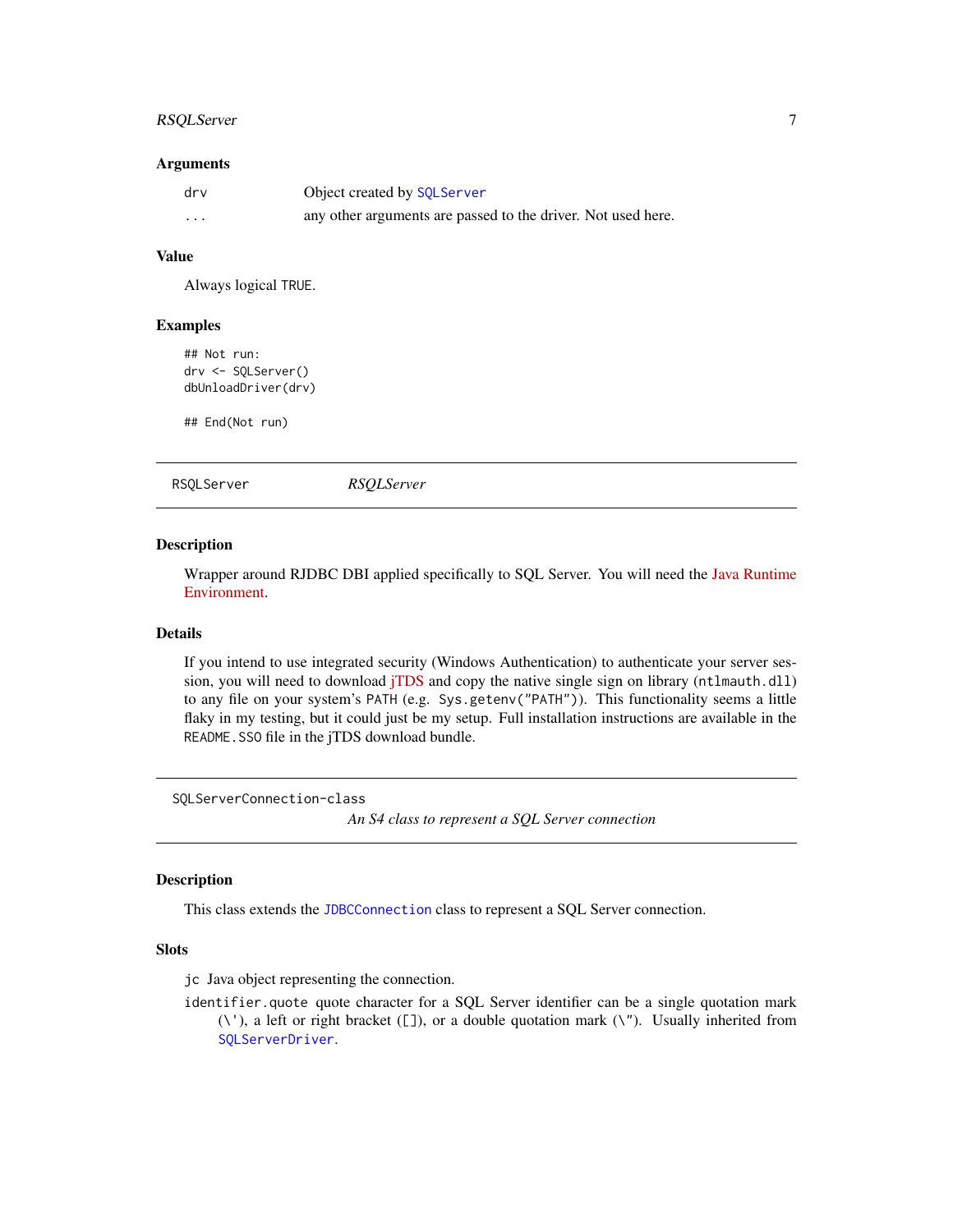<span id="page-7-2"></span><span id="page-7-0"></span>SQLServerDriver-class *An S4 class to represent a SQL Server driver*

#### <span id="page-7-1"></span>Description

This class extends the [JDBCDriver](#page-0-0) class to represent a SQL Server driver used to access SQL Server databases. This should always be initialised with SQLServer(). JDBCDriver extends DBIDriver. The package uses the jTDS driver set.

#### Usage

SQLServer(identifier.quote = "[")

#### Arguments

identifier.quote

quote character for a SQL Server identifier can be a single quotation mark  $(\nabla)$ , a left or right bracket ([], defaults to [), or a double quotation mark  $(\nabla^n)$ .

#### Value

An object of class [SQLServerDriver.](#page-7-2)

#### Slots

- identifier.quote quote character for a SQL Server identifier can be a single quotation mark  $(\nabla)$ , a left or right bracket ([], defaults to [), or a double quotation mark  $(\nabla')$ .
- jdrv Java object reference to an instance of the SQL Server driver if the driver can be instantiated by a default constructor. This object is only used as a fall-back when the driver manager fails to find a driver.

#### References

[jTDS project](http://jtds.sourceforge.net/)

#### Examples

## Not run: SQLServer()

## End(Not run)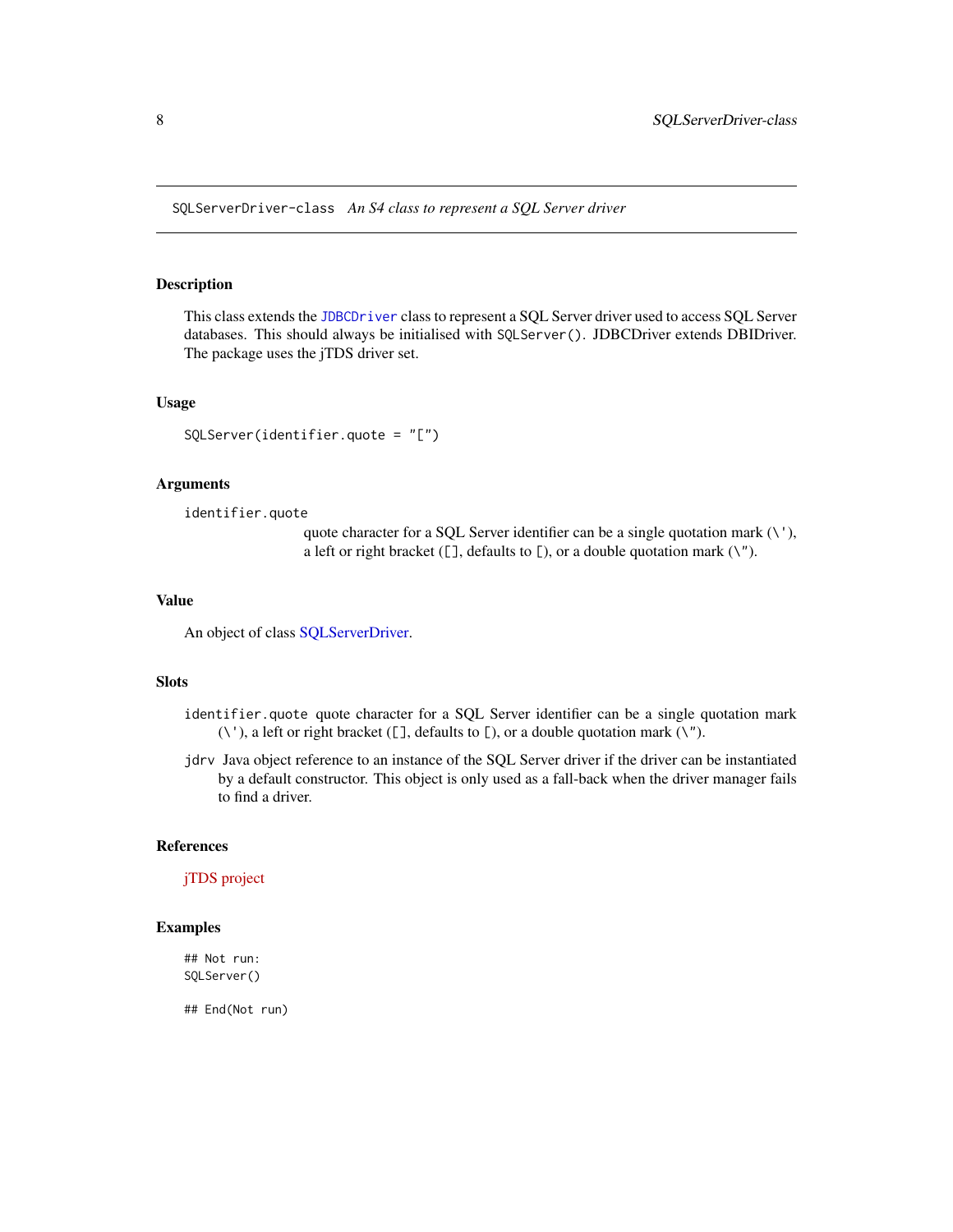<span id="page-8-1"></span><span id="page-8-0"></span>SQLServerResult-class *An S4 class to represent a SQL Server result set*

#### Description

This class extends the [JDBCResult](#page-0-0) class to represent a SQL Server result set

#### **Slots**

- jr Java reference to the JDBC result set
- md Java reference to the JDBC result set meta data
- pull Java reference to the JDBC result pull helper class (can be null reference before first pull)
- stat Java reference to the JDBC statement which generated this result